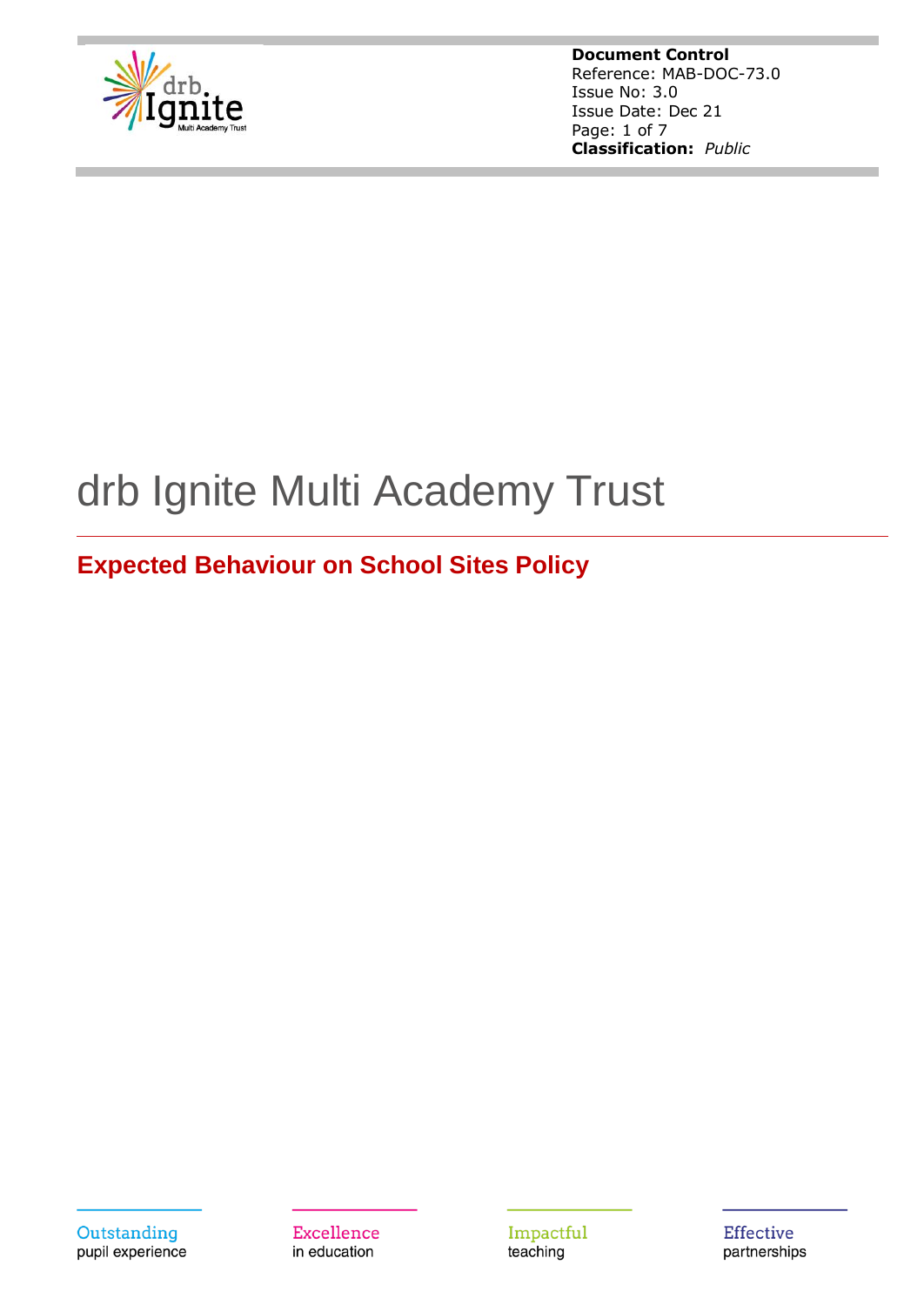

**Document Control** Reference: MAB-DOC-73.0 Issue No: 3.0 Issue Date: Dec 21 Page: 2 of 7 **Classification:** *Public*

#### **Trust vision**

The drb Ignite Trust has been established through a shared belief that lives can be transformed by what goes on in schools. We believe that the process of teaching and learning shapes futures. To this end our vision is to provide every pupil with learning experiences that excite them and give them the power to begin to shape their own lives.

*All pupils achieve the highest standard of educational outcomes regardless of circumstances or background.*

**Excellence** in education

Impactful teaching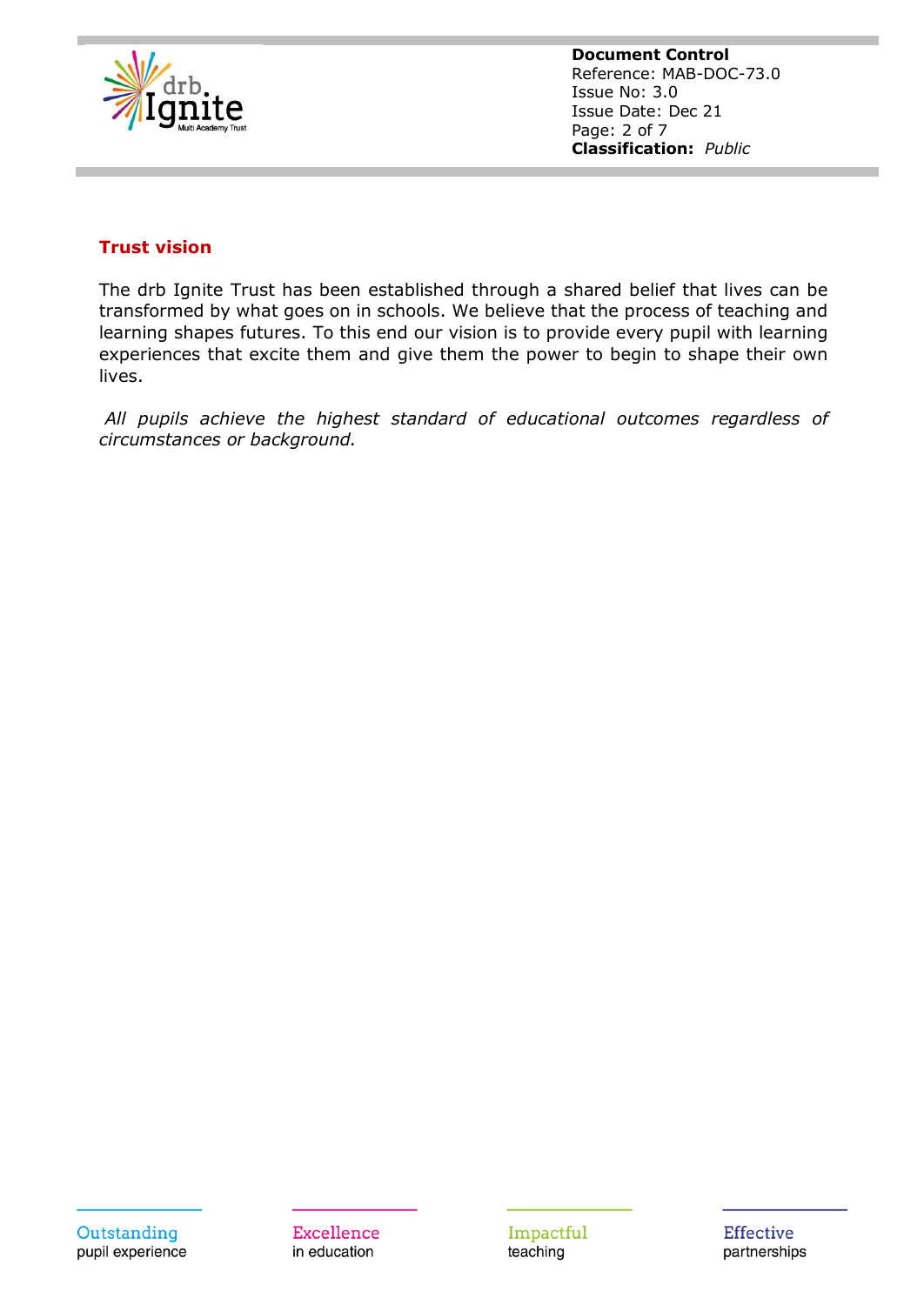

**Document Control** Reference: MAB-DOC-73.0 Issue No: 3.0 Issue Date: Dec 21 Page: 3 of 7 **Classification:** *Public*

#### **Policy purpose**

This policy outlines the steps the Trust will take where parent, carer or visitor behaviour is found to be disrespectful, unacceptable and/or dangerous and places pupils and/or staff at a safeguarding risk.

#### **Statement of principles**

The Trust values the positive relationships forged with parents, families and visitors to its schools. We encourage close links with parents, families and local communities and believe that pupils benefit when the relationship between home, school and community is a positive one.

All Trust schools are involved in the *UNICEF Rights Respecting Schools Programme* and work hard to create safe and inspiring places to learn, where staff and pupil rights are respected, their talents are nurtured and they are able to thrive.

To achieve this consistently and effectively the Trust has established four operating principles:

- We strive to make our schools places where adults model the behaviours we teach and expect to pupils at all times.
- We promote respect and dignity for all with whom we work and we celebrate difference in a positive and inclusive way.
- We place high importance on good manners, positive communication and mutual regard.
- We take our duty of care to safeguard pupils and staff at all times very seriously in line with *Keeping Children Safe in Education (KCSIE 2021).*

#### **Partnership working and shared expectations**

The majority of parents, carers and visitors to Trust schools are keen to work with us and are hugely supportive of the operating principles we have outlined above.

The Trust expects and requires all staff to behave professionally in difficult situations and expects the same of parents, carers and visitors. Staff are trained to defuse escalating situations where possible and to seek the involvement as appropriate of other colleagues and senior staff.

The Trust is clear about its duty of care and associated safeguarding responsibilities to staff and pupils and respects that all have the right to work without fear of violence or abuse.

The Trust expects parents and other visitors to respect this and to behave in appropriate way towards school staff, each other and pupils at all times when on or around school sites.

However, on the exceptionally rare occasion when a negative or inappropriate attitude towards a member of staff or pupil is expressed, or at worst aggression and/or physical

Outstanding pupil experience

Excellence in education

Impactful teaching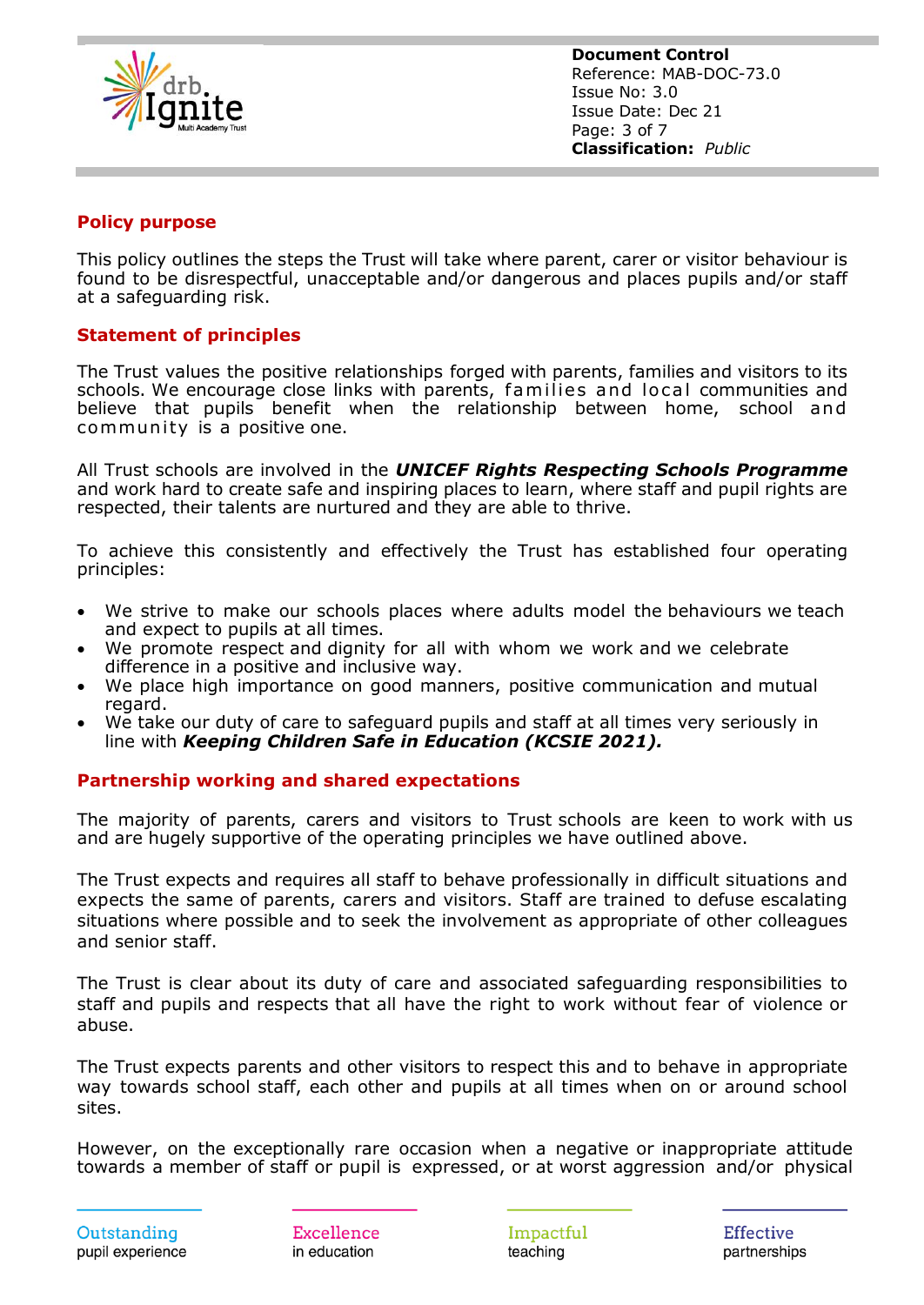

**Document Control** Reference: MAB-DOC-73.0 Issue No: 3.0 Issue Date: Dec 21 Page: 4 of 7 **Classification:** *Public*

abuse, the Trust will not accept such behaviour and prompt remedial safety action will be taken.

#### **Definition of unacceptable behaviour**

The Trust highlights the following types of behaviour as disrespectful, unacceptable and/or dangerous. Such behaviour towards staff or pupils will not be tolerated under any circumstances:

- shouting at, either in person, or over the telephone.
- physical intimidation e.g. hanging around, stalking, invading personal space.
- any use of aggressive hand gestures e.g shaking a fist.
- verbally or physically threatening behaviour.
- use of foul language.
- pushing and/or shoving.
- physical violence e.g. slapping, punching and kicking
- physical violence e.g. spitting, biting, scratching, hair pulling
- breaching school safeguarding and security procedures and protocols
- interfering with staff property e.g. vehicles

This is not a fully exhaustive list but seeks to provide illustration of behaviours that will not be tolerated by the Trust whatever the situation or circumstance.

#### **Legal background**

- Section 547 of the *Education Act 1996* makes it an offence for any person to be on school premises to cause or permit a nuisance or disturbance and allows for the removal and prosecution of any person believed to have committed an offence.
- A parent of a child attending a Trust school normally has implied permission to be on school premises at certain times and for certain purposes, but if the parent's behaviour is unreasonable, this permission may be withdrawn.
- This applies to all other individuals invited into a school for other reasons.
- Parents, carers or other visitors exhibiting unacceptable behaviour could have a ban imposed on them which prevents access to the school premises.
- Should this ban be ignored, the offender would then become a trespasser on the school site.
- The school headteacher, senior leaders and trustees will take the lead in authorising the removal of a person believed to be causing a nuisance or disturbance, and, if necessary, will bring legal proceedings against them.
- Unacceptable behaviour by parents, carers or visitors may result in police involvement.

Excellence in education

Impactful teaching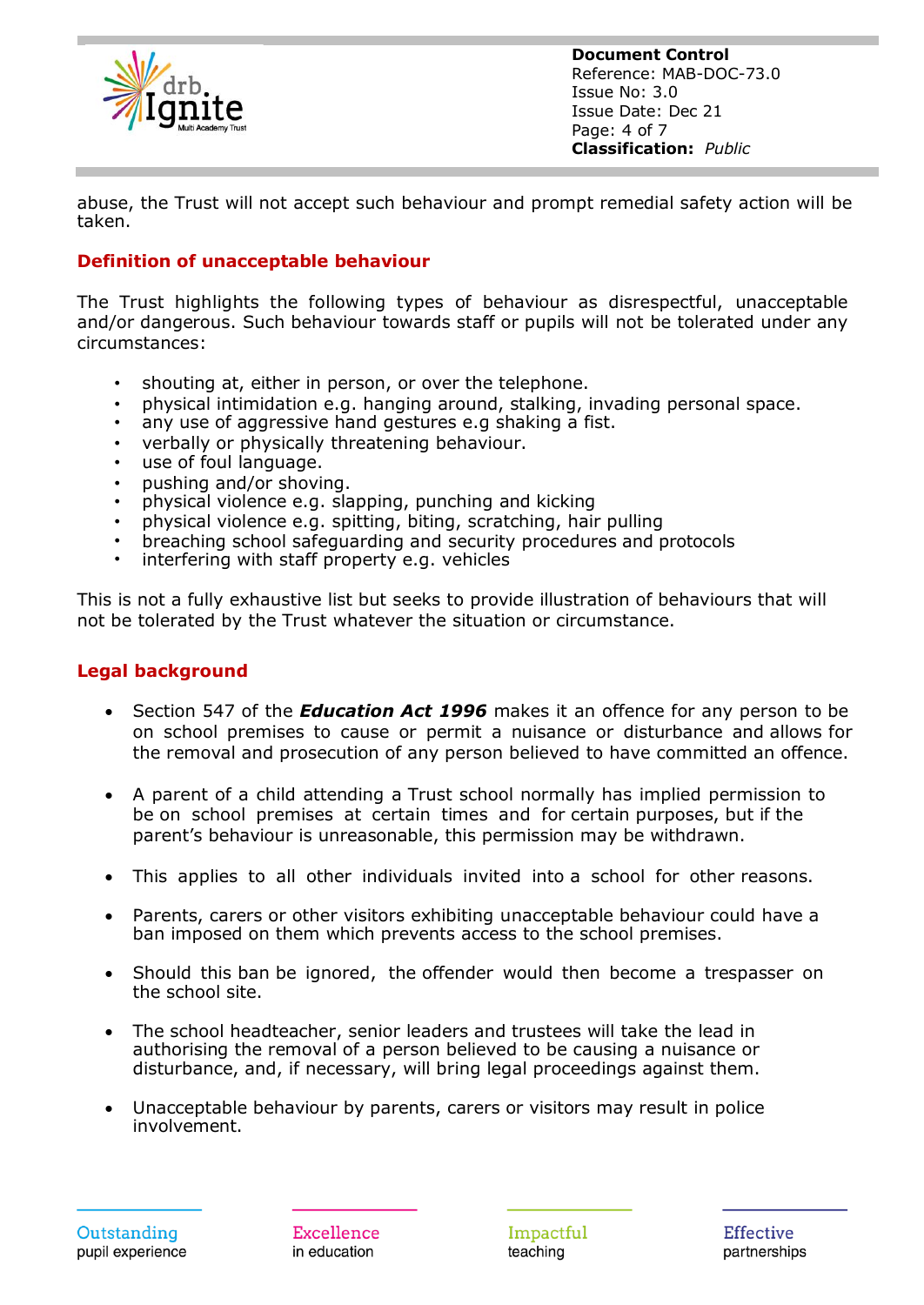

#### **Trust procedure for dealing with specific incidents**

All Trust schools are required to adopt this policy and follow the procedures outlined below when dealing with and responding to a specific incident.

- If a parent/carer/visitor behaves in an unacceptable way towards a staff member or pupil the head teacher or delegated senior leader will act **promptly** to assess the level of **risk** before deciding on a course of action.
- The headteacher/senior leader may seek to resolve the situation through discussion and mediation and will conduct a **thorough investigation** of the circumstances leading to the behaviour.
- This may include meeting with the parent/carer/visitor, clarifying the school's **expectations** and agreeing strategies to avoid any potential future re-occurrence.
- Where all mitigation procedures have been exhausted and aggression or intimidation continues OR where there is an extreme act of violence then further action may be taken including **banning** the individual from school premises and involvement of the Police with immediate effect. **If this is the case, the Trust should be informed immediately.**
- Offending individuals will be advised **in writing** by the headteacher that following the incident of unacceptable behaviour, a ban is being considered or has been applied. The individual will be given opportunity to explain their actions, but decisions will be made that ensure **safety and safeguarding** first and foremost at all times.
- In circumstances assessed as a serious risk to safeguarding, a parent/carer/visitor may be banned from the school premises by the headteacher and Trust for a specified period of time. This will be **subject to review**. This restrictions and timeframe of the ban will be confirmed in writing to the individual.
- The review will consider all views and perspectives after which a decision will be taken to **remove or extend** the ban
- If after a ban has been imposed the individual comes onto school premises, the **Police** will be called immediately.
- The Trust may decide to consider taking out a formal *Court Injunction* to prevent an individual from coming onto a school's premises if necessary.
- **Record keeping** of incidents of unacceptable behaviour, mitigation strategies, actions and review arrangements will be kept by individual schools and reported to Trustees at agreed intervals.

Excellence in education

Impactful teaching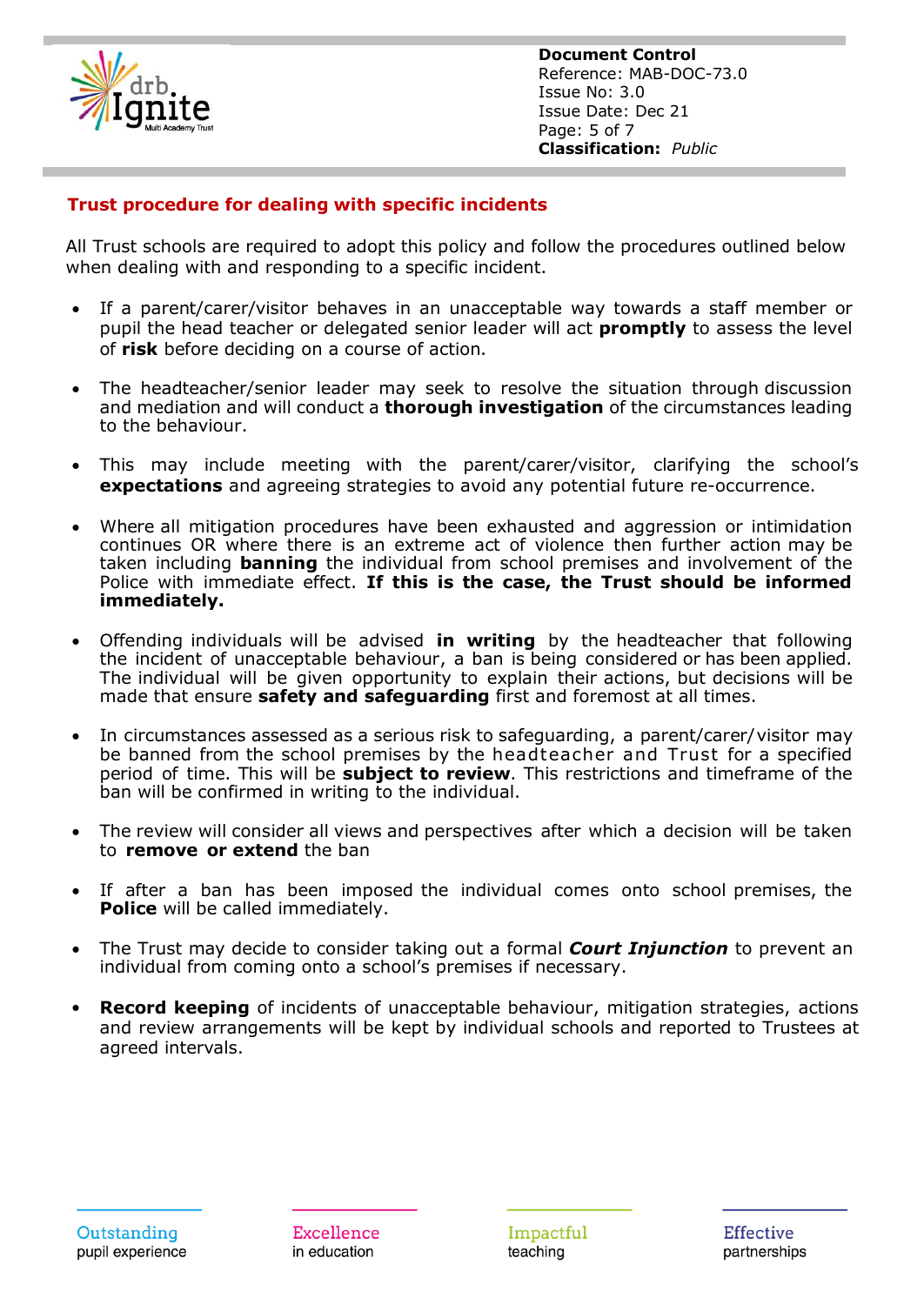

**Document Control** Reference: MAB-DOC-73.0 Issue No: 3.0 Issue Date: Dec 21 Page: 6 of 7 **Classification:** *Public*

#### **Banning procedure**

In imposing a ban on an individual, Trust schools will take the following steps:

- inform the Trust immediately.
- the parent/carer/visitor will be informed, in writing, that they are banned from the school site for a designated period after which a review will be conducted. The reason for the ban will be outlined alongside the consequences if the ban is breached.
- where a verbal or physical assault has led to the ban, a statement indicating that the matter has been reported to the Trust CEO, Trustees and the Police will be included in the formal letter.
- the Trust CEO should be informed of all bans and the circumstances leading to the ban.
- as appropriate, arrangements for pupils being brought to, and collected from the school gate will be clarified.
- a review date for consideration of the ban will established, planned and communicated to the parent/carer/visitor.
- following any review, the outcome will also be clearly communicated to the parent/carer/visitor in writing.
- the review will be conducted by the school headteacher and senior leaders from the Trust.
- Parents/carers/visitors who wish to make a complaint about the imposing of a ban should follow the Trust's *Complaints Policy* which is available on the Trust and school websites.
- All bans will be reported to the Trust Board through the *Audit and Risk Sub Committee* and the *Trust Improvement Board.*

#### **Conclusion**

.

In implementing this Policy, the Trust and its schools will, as appropriate, seek safeguarding, HR and legal support to ensure transparency, fairness and consistency at all times.

#### **Monitoring and review**

The Trust will review this Policy every two years and update, modify or amend it as it considers necessary to ensure the health, safeguarding and welfare of Trust staff and pupils. A review may be conducted after any serious incident.

Excellence in education

Impactful teaching